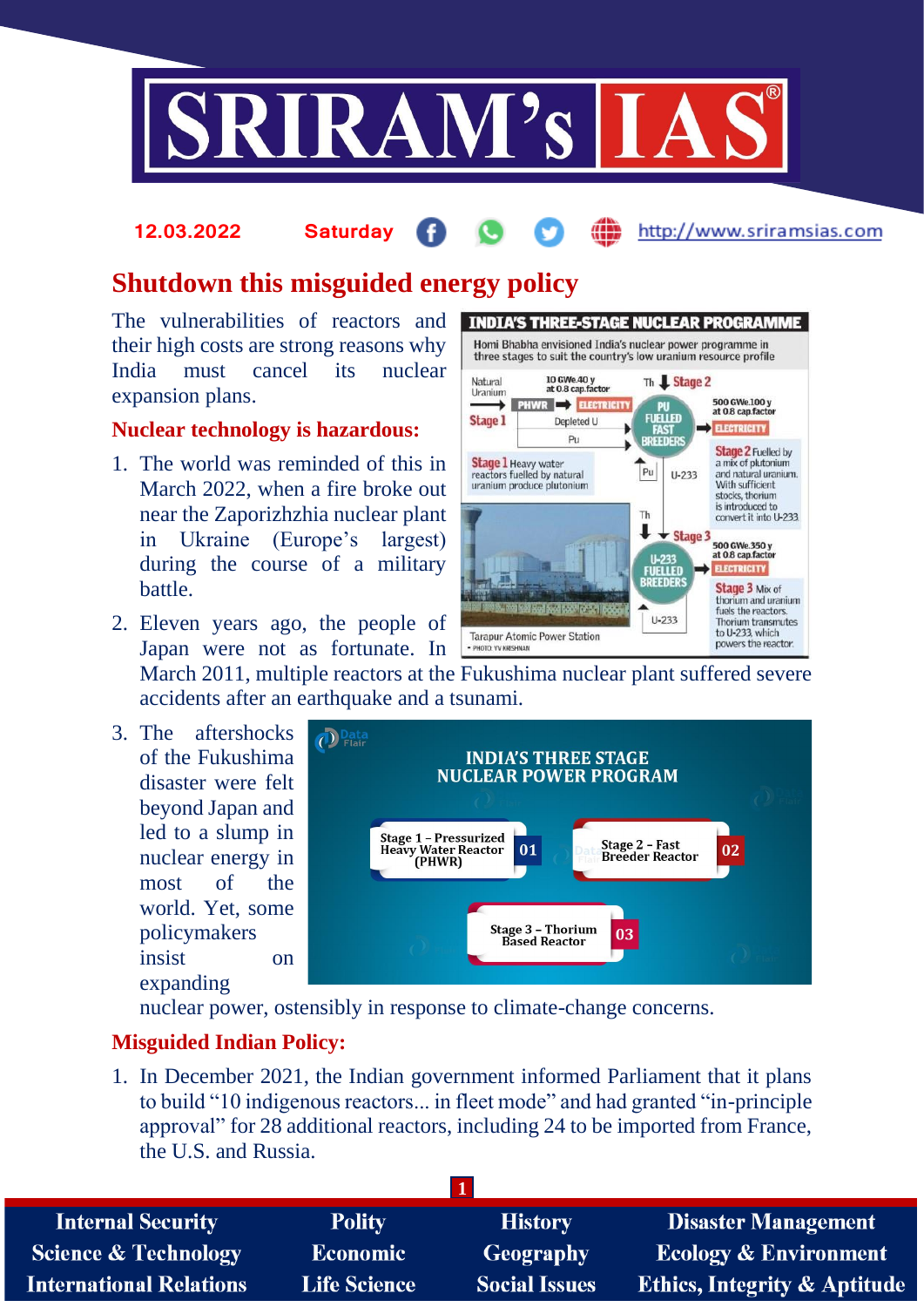

- the http://www.sriramsias.com **12.03.2022 Saturday**
- 2. Given the post-Fukushima global and national trends in the nuclear industry, such a policy seems misguided; nuclear power is neither an economical source of electricity nor a viable route to meeting India's climate goals.

## **Renewable Energy: Cheaper and Safer**

- 1. In contrast, renewable-energy technologies have become cheaper. The Wall Street company, Lazard, estimated that the cost of electricity from solar photovoltaics and wind turbines in the U.S. declined by 90% and 72%, respectively, between 2009-21.
- 2. In 2020, the International Energy Agency dubbed solar energy the "new king of electricity".

# **Unviable imports and Electricity:**

- 1. Such targets were based on the expectation that India would import many light-water reactors after the India-U.S. civil nuclear deal. But, the deal has not led to the establishment of a single new nuclear plant, over 13 years after it was concluded.
- 2. We estimated in 2013 that had the six planned EPRs at Jaitapur in Maharashtra been constructed on schedule, electricity from these reactors would cost at least ₹ 15 per unit excluding transmission costs.
- 3. Compare that figure with recent low bids of ₹2.14 per unit for solar power, and ₹2.34 for solar-wind hybrid projects; even in projects coupled with storage, bids are around ₹4.30 per unit.
- 4. If nuclear electricity is to be sold at a competitive rate, it would have to be greatly subsidised by the Indian government, which operates all nuclear plants through the Nuclear Power Corporation of India.

| <b>Internal Security</b>        | <b>Polity</b>       | <b>History</b>       | Disaster Management                     |
|---------------------------------|---------------------|----------------------|-----------------------------------------|
| <b>Science &amp; Technology</b> | <b>Economic</b>     | Geography            | <b>Ecology &amp; Environment</b>        |
| <b>International Relations</b>  | <b>Life Science</b> | <b>Social Issues</b> | <b>Ethics, Integrity &amp; Aptitude</b> |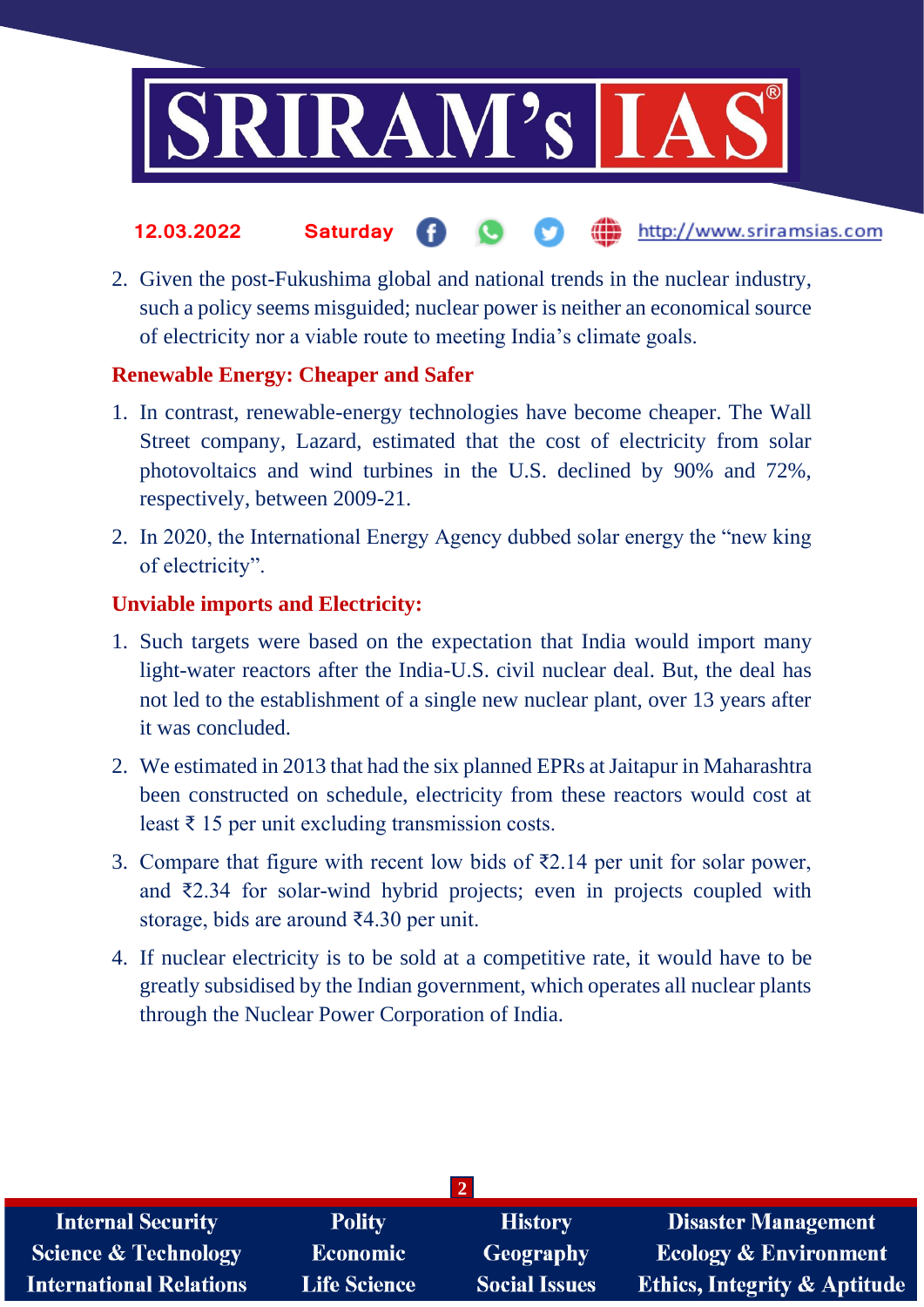

#### 12.03.2022

**Saturday** 



# http://www.sriramsias.com

**Nuclear Power plants in Operation** 

**Nuclear Power Plants under** Construction

Rawatbhata (Rajasthan)

Tarapur (Maharashtra) Kudankulam (Tamil Nadu)

Kakrapar (Gujarat)

Kalpakkam (Tamil Nadu)

Narora (Uttar Pradesh)

Kaiga (Karnataka)

Kakrapar 3&4 (Gujarat) Rawatbhata (Rajasthan) Kudankulam 3&4 (Tamil Nadu) KalpakkamPFBR (Tamil Nadu)

**Planned Nuclear Power Plants** Jaitapur (Maharashtra) Kovvada (Andhra Pradesh) Mithi Virdi (Gujarat) Haripur (West Bengal) Gorakhpur (Haryana) Bhimpur (Madhya Pradesh) Mahi Banswara (Rajasthan) Kaiga (Karnataka) Chutka (Madhya Pradesh) Tarapur (Maharashtra)



| <b>Internal Security</b>        | <b>Polity</b>       | <b>History</b>       | <b>Disaster Management</b>              |
|---------------------------------|---------------------|----------------------|-----------------------------------------|
| <b>Science &amp; Technology</b> | <b>Economic</b>     | Geography            | <b>Ecology &amp; Environment</b>        |
| <b>International Relations</b>  | <b>Life Science</b> | <b>Social Issues</b> | <b>Ethics, Integrity &amp; Aptitude</b> |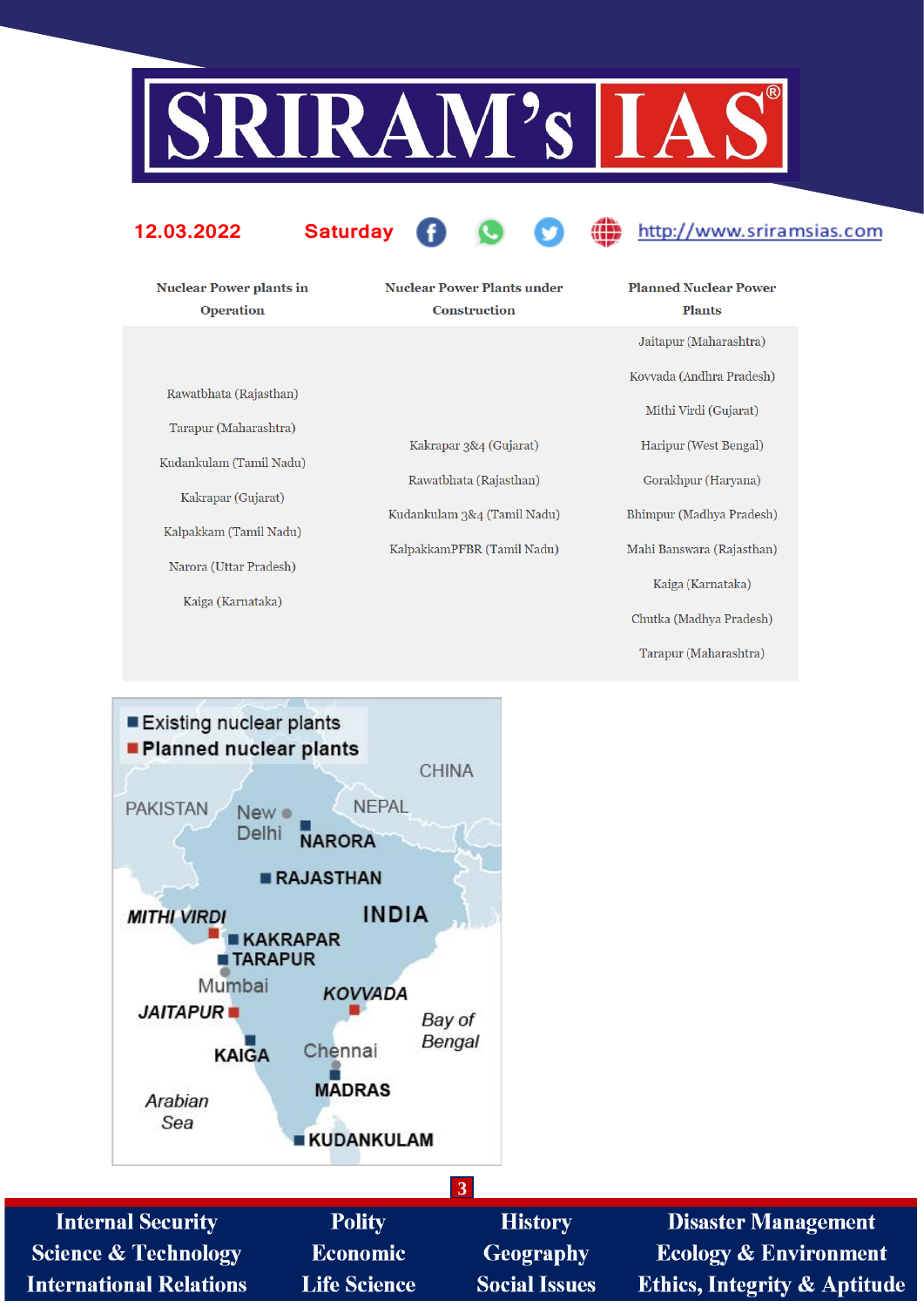



### **Understanding risks**

- 1. Contrary to the condescending opinion held by some nucleocrats, peoples' concerns are not based on an irrational fear of nuclear energy.
- 2. In a densely populated country such as India, the land is at a premium and emergency health care is far from uniformly available.
- 3. Local citizens understand that a nuclear disaster might leave large swathes of land uninhabitable — as in Chernobyl — or require a prohibitively expensive clean-up — as in Fukushima, where the final costs may eventually exceed \$600 billion.
- 4. Concerns about safety have been accentuated by the insistence of multinational nuclear suppliers that they be indemnified of liability for the consequence of any accident in India.

| <b>Internal Security</b>        | <b>Polity</b>       | <b>History</b>       | <b>Disaster Management</b>              |
|---------------------------------|---------------------|----------------------|-----------------------------------------|
| <b>Science &amp; Technology</b> | <b>Economic</b>     | <b>Geography</b>     | <b>Ecology &amp; Environment</b>        |
| <b>International Relations</b>  | <b>Life Science</b> | <b>Social Issues</b> | <b>Ethics, Integrity &amp; Aptitude</b> |